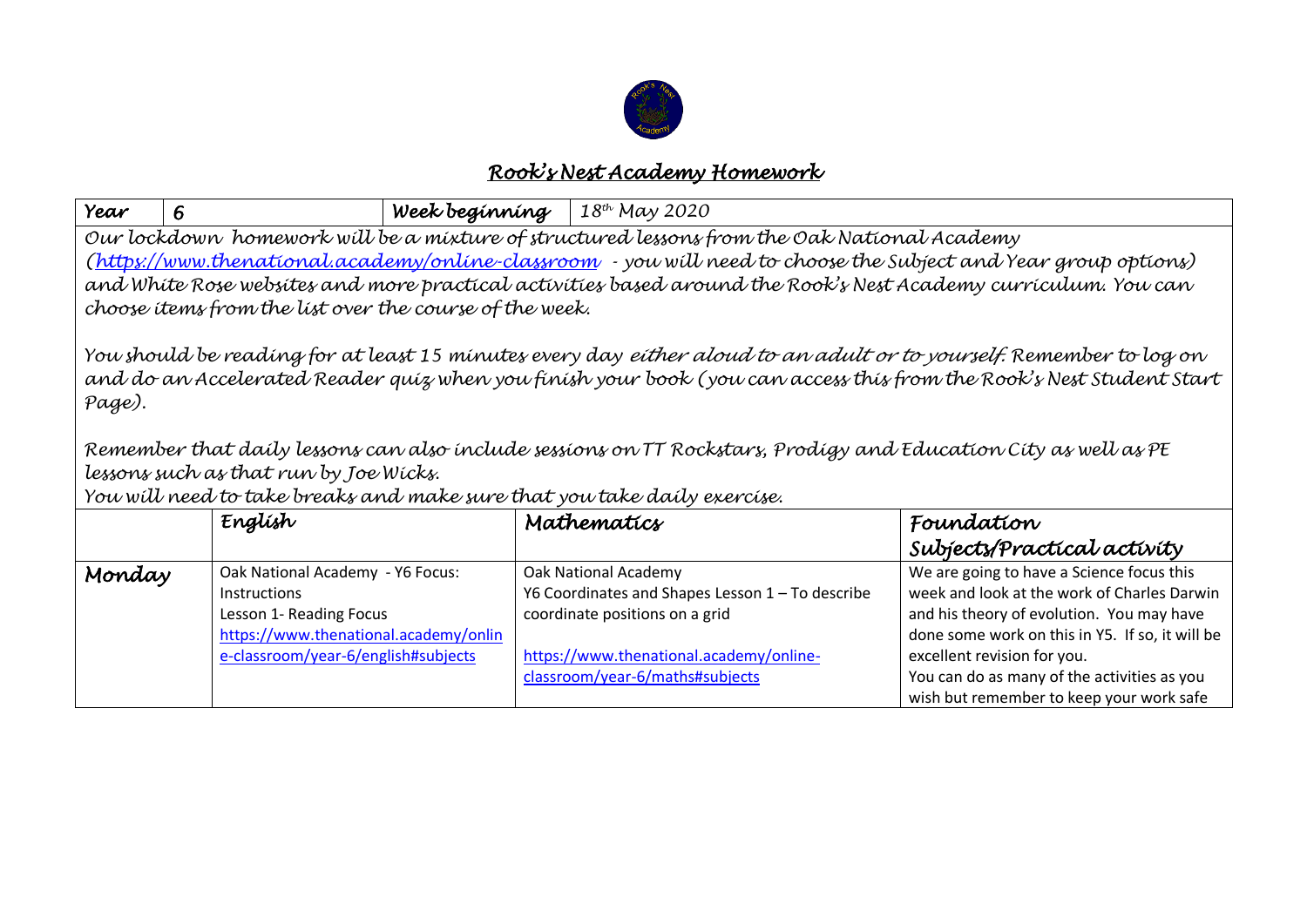| Tuesday   | Oak National Academy - Y6 Focus:      | Oak National Academy                              | and we can look at it when we return. If you                                |
|-----------|---------------------------------------|---------------------------------------------------|-----------------------------------------------------------------------------|
|           | <b>Instructions</b>                   | Y6 Coordinates and Shapes Lesson 2 - To translate | wish, you can also ask your parents if you                                  |
|           | Lesson 2- Reading Focus               | simple shapes                                     | can email your homework to us (Mrs Dove or                                  |
|           | https://www.thenational.academy/onlin |                                                   | Mrs Harper). There are also some extra                                      |
|           | e-classroom/year-6/english#subjects   | https://www.thenational.academy/online-           | video learning clips that you might interest                                |
|           |                                       | classroom/year-6/maths#subjects                   | you.                                                                        |
|           |                                       |                                                   |                                                                             |
| Wednesday | Oak National Academy - Y6 Focus:      | <b>Oak National Academy</b>                       | Focus: Fossils and animals over time                                        |
|           | Instructions                          | Y6 Coordinates and Shapes Lesson 3 - To reflect   | Lesson 1 - What is the Theory of Evolution?                                 |
|           | Lesson 3 - Identifying Features       | simple shapes                                     | https://www.thenational.academy/year-                                       |
|           | https://www.thenational.academy/onlin |                                                   | 6/foundation/what-is-the-theory-of-                                         |
|           | e-classroom/year-6/english#subjects   | https://www.thenational.academy/online-           | evolution-year-6-wk1-3                                                      |
|           |                                       | classroom/year-6/maths#subjects                   |                                                                             |
|           |                                       |                                                   | <b>Evolution BBC Bitesize</b>                                               |
| Thursday  | Oak National Academy - Y6 Focus:      | <b>Oak National Academy</b>                       | https://www.bbc.co.uk/bitesize/topics/zvhh                                  |
|           | Instructions                          | Y6 Coordinates and Shapes Lesson 4 - To solve     | vcw/articles/z9qs4qt                                                        |
|           | Lesson 4 - Sentence openers           | practical coordinate problems                     |                                                                             |
|           | https://www.thenational.academy/onlin |                                                   | David Attenborough - Examples of evolution                                  |
|           | e-classroom/year-6/english#subjects   | https://www.thenational.academy/online-           | https://www.youtube.com/watch?v=czpPbD                                      |
|           |                                       | classroom/year-6/maths#subjects                   | <b>GHOZA</b>                                                                |
|           |                                       |                                                   |                                                                             |
| Fríday    | Oak National Academy - Y6 Focus:      | <b>Oak National Academy</b>                       | Lesson2 - How do fossils provide evidence of                                |
|           | Instructions                          | Y6 Coordinates and Shapes Lesson 5 - To solve     | evolution?                                                                  |
|           | Lesson 5 - Writing Instructions       | practical coordinate problems                     | https://www.thenational.academy/year-                                       |
|           | https://www.thenational.academy/onlin |                                                   | 6/foundation/how-do-fossils-provide-                                        |
|           | e-classroom/year-6/english#subjects   | https://www.thenational.academy/online-           | evidence-for-evolution-year-6-wk2-3                                         |
|           |                                       | classroom/year-6/maths#subjects                   |                                                                             |
|           |                                       |                                                   | Evolutionwatch                                                              |
|           |                                       |                                                   | https://www.youtube.com/watch?v=fEYJUk3<br>sz8c&index=2&list=PLcvEcrsF 9zL- |
|           |                                       |                                                   |                                                                             |
|           |                                       |                                                   | ezi2arrUDzqkjz5Lmfba&t=49s                                                  |
|           |                                       |                                                   | The life of Mary Anning (Fossil girl)                                       |
|           |                                       |                                                   | https://www.bbc.co.uk/programmes/p015g                                      |
|           |                                       |                                                   | n89                                                                         |
|           |                                       |                                                   | Lesson 3 - What are the different animal                                    |
|           |                                       |                                                   | kingdoms?                                                                   |